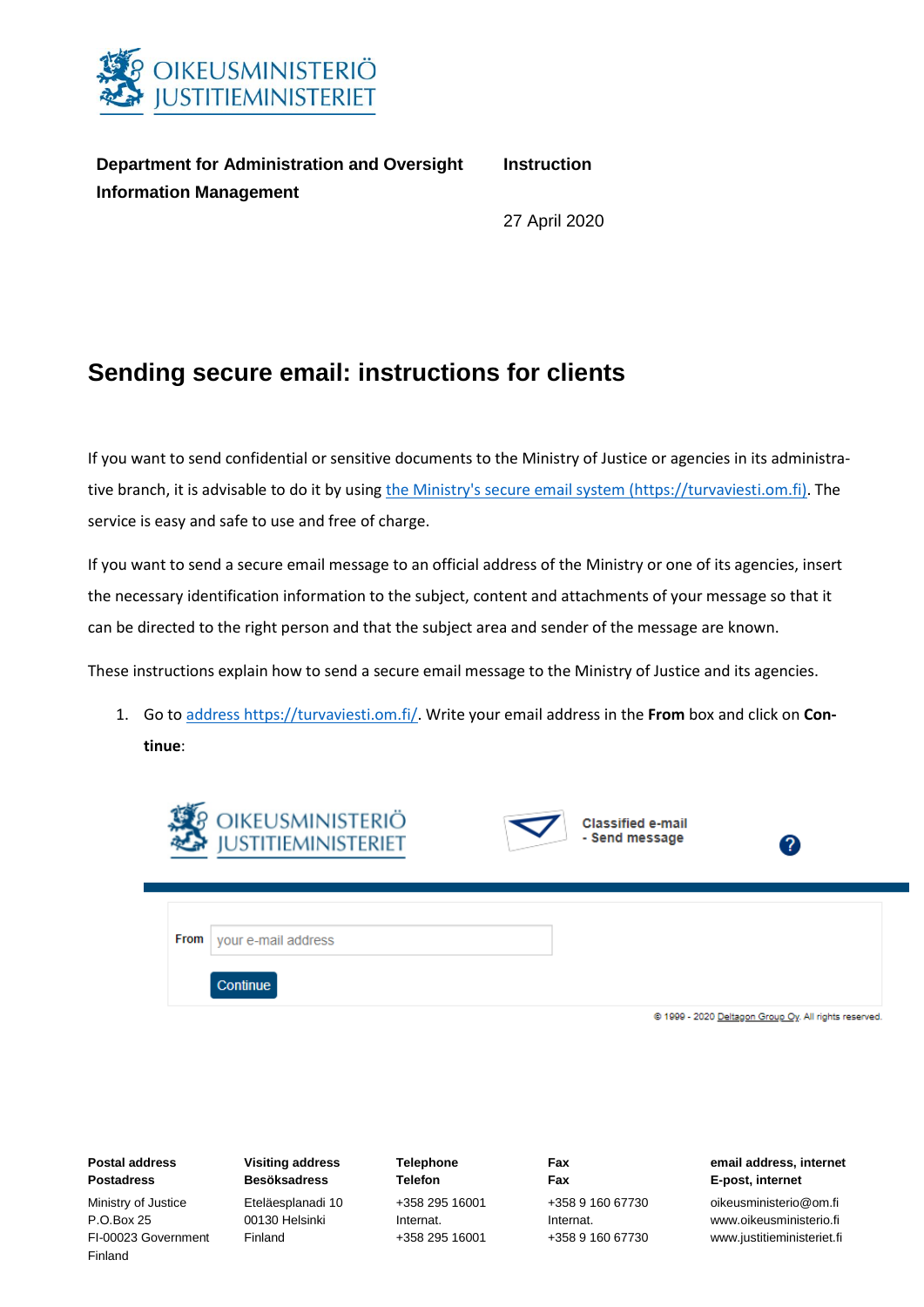2. If you have not used the secure email service in the last 30 days, you need to register in the service. Click on **Register**:



3. The service informs you of successful registration. An automatic reply will be sent to your email address including a **link** for sending a message. Go to your **email**:



4. Open the message received from the secure email service. You can send your message through the link at the bottom of the page. Click on the **link** (the image shows a Gmail screen view):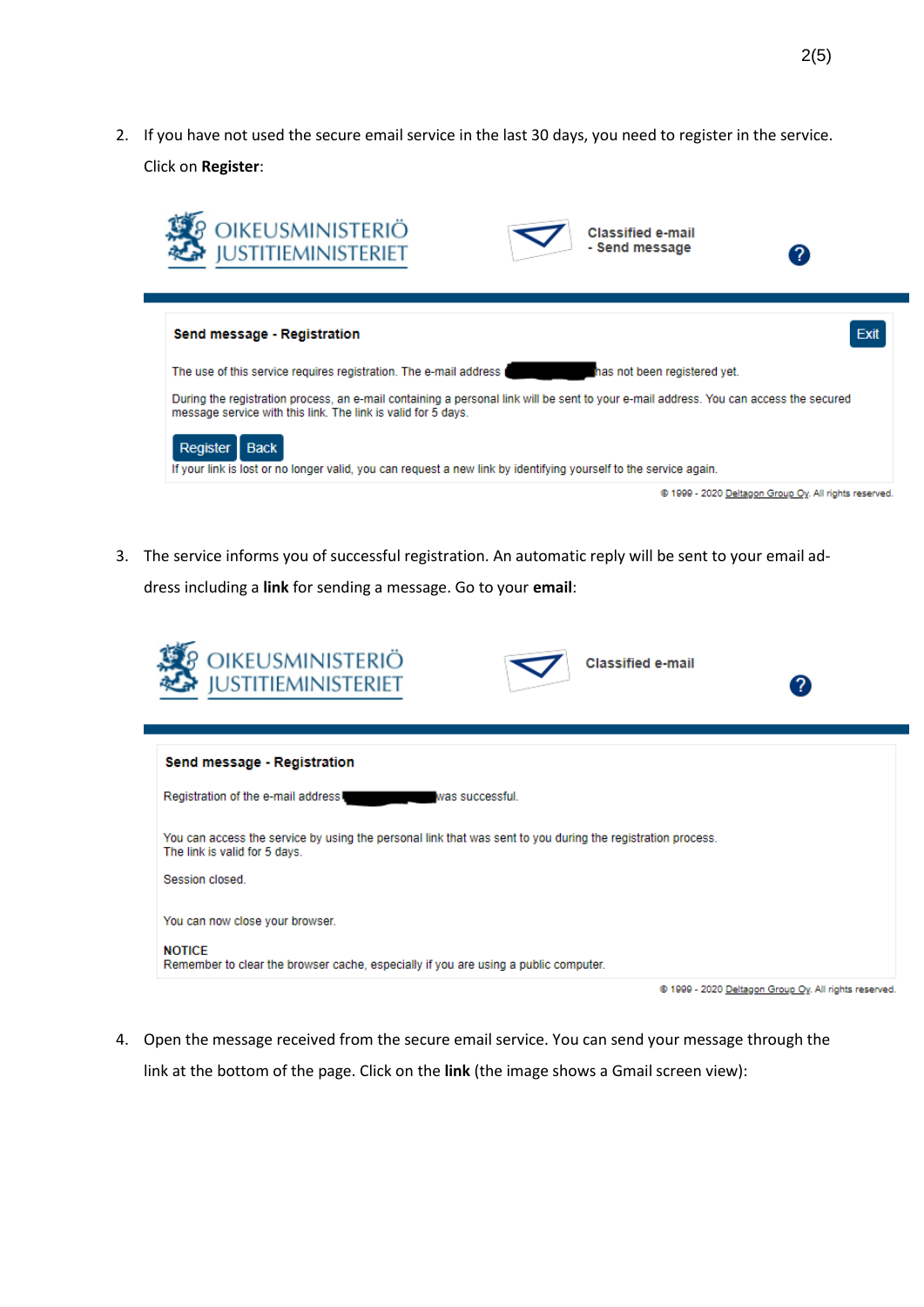## Rekisteröinti / Registrering / Registration Delinbox x



## no-reply@turvaviesti.om.fi

-> minä -

FI

Osoitteesi on rekisteröity palvelimelle turvaviesti.om.fi salatun postin lähettäjäksi. Rekisteröinti on voimassa 5 päivää. Käytä alla olevaa linkkiä salatun postin lähettämiseen.

**SV** 

Din e-postadress har registrerats på servern turvaviesti.om.fi för att skicka krypterade meddelanden. Registreringen är giltig i 5 dagar.

Använd länken nedan för att skicka krypterade meddelanden.

## EN

Your address is registered on the server turvaviesti.om.fi for sending secured mail. The registration is active for 5 days. Use the link below to send secured messages.

https://turvaviesti.om.fi/index.cgi?BXaubd9

5. Add the **email addresses of the recipient(s)**. Write down the **subject** and **content** of the message and, if needed, add **attachments** to it. Click on **Send**. The maximum size of an attachment is 400 MB. You can also send zipped attachments.

**PLEASE NOTE!** You may improve the security of an email message by using SMS verification.

By using the verification, you can ensure that your message is not accidentally sent to a wrong recipient for example due to a typing error. When you use SMS verification, the recipient will receive a text message including a PIN code that is required to open the secure email message.

If you wish to use SMS verification, write '.**recipient's phone number.sec**' (without spaces) at the end of the recipient's email address (for example, [john.smith@om.fi.0501234567.sec\)](mailto:ville.virkamies@om.fi.0501234567.sec)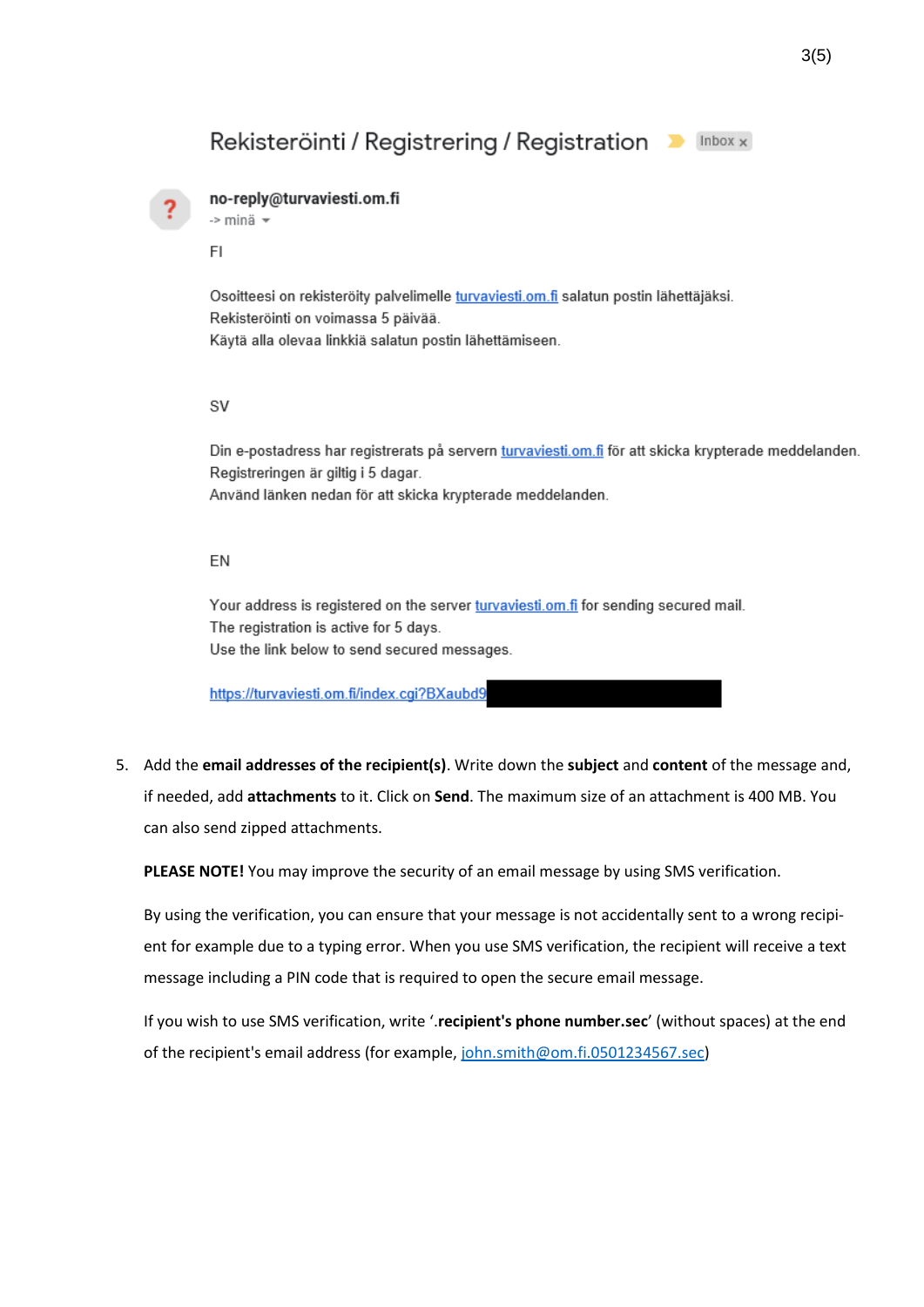





|                   | New message                                                                                          | Address book | Exit |  |  |  |
|-------------------|------------------------------------------------------------------------------------------------------|--------------|------|--|--|--|
| From              | ogmail.com                                                                                           |              |      |  |  |  |
| To                | @oikeus.fi.0501 sec                                                                                  | ×            |      |  |  |  |
|                   | @om.fi                                                                                               | ×            |      |  |  |  |
|                   | @om.fi.0501 sec                                                                                      | ×ф           |      |  |  |  |
| Subject           | Torstain esitys (salassa pidettävä)                                                                  |              |      |  |  |  |
|                   | $\Box$ Request read receipt                                                                          |              |      |  |  |  |
| Message           | Hei                                                                                                  |              |      |  |  |  |
|                   | Tässä pyytämäsi salassa pidettävä PowerPoint-esitys torstain tilaisuutta varten. Nähdään<br>aamulla. |              |      |  |  |  |
|                   | Ystävällisin terveisin,                                                                              |              |      |  |  |  |
|                   |                                                                                                      |              |      |  |  |  |
|                   |                                                                                                      |              |      |  |  |  |
|                   |                                                                                                      |              |      |  |  |  |
|                   |                                                                                                      |              |      |  |  |  |
|                   |                                                                                                      |              |      |  |  |  |
|                   |                                                                                                      |              |      |  |  |  |
| Signature         |                                                                                                      |              |      |  |  |  |
|                   |                                                                                                      |              |      |  |  |  |
|                   |                                                                                                      |              |      |  |  |  |
| <b>Attachment</b> | Torstaiseminaari (salassa pidettävä).pptx [29.7 KB]                                                  |              |      |  |  |  |
|                   | Remove selected                                                                                      |              |      |  |  |  |
|                   | <b>Add attachment</b>                                                                                |              |      |  |  |  |
|                   | Ei valittua tiedostoa<br>Valitse tiedostot<br>Attach                                                 |              |      |  |  |  |
|                   |                                                                                                      |              |      |  |  |  |
|                   | Send                                                                                                 |              |      |  |  |  |

6. You will then receive a confirmation email saying that your message has been sent successfully: